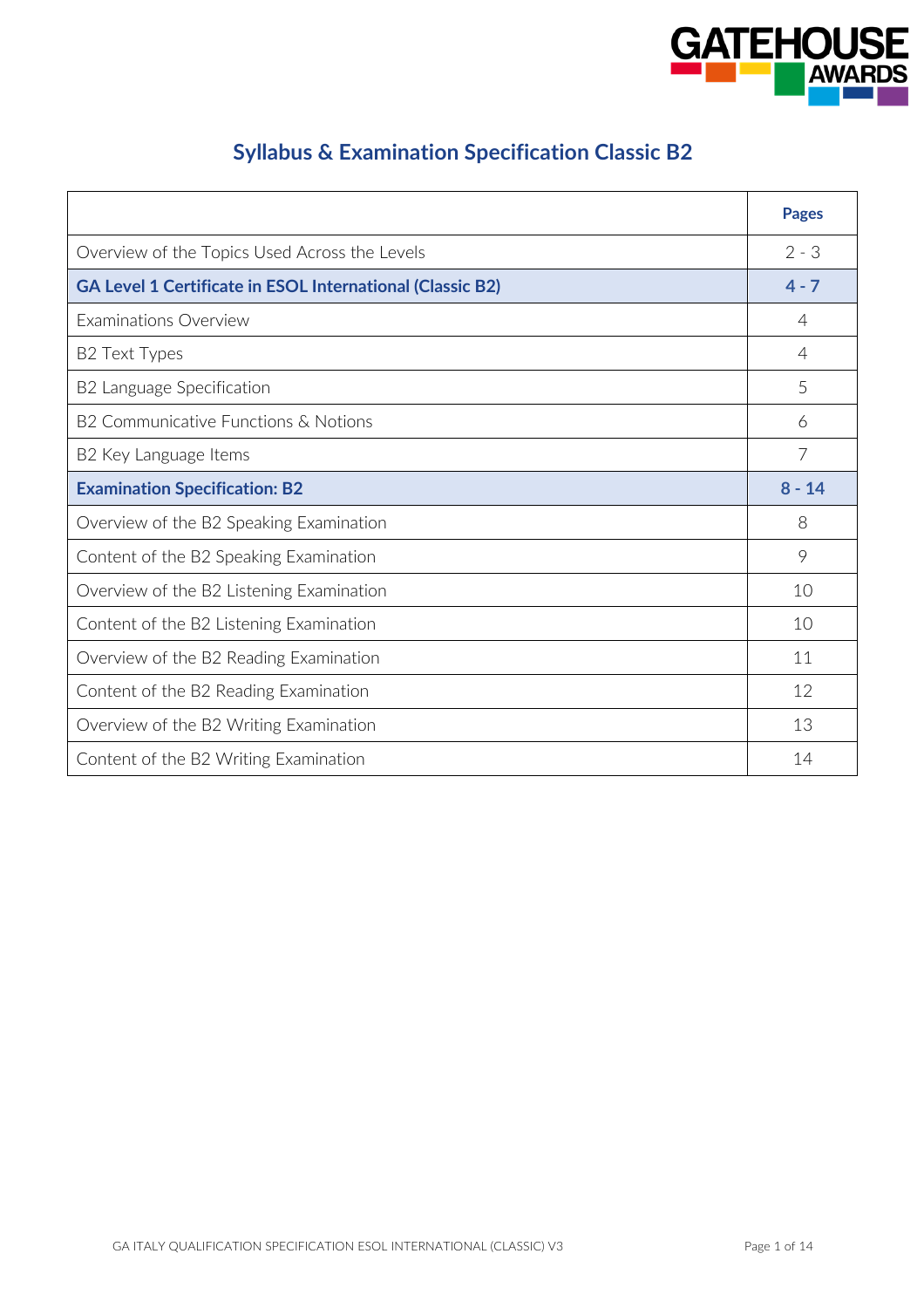

The examination specification for each level provides teachers, Candidates, and other stakeholders with comprehensive information about the content of the examinations.

| <b>Topic</b>                 | A <sub>1</sub> | A2 | <b>B1</b> | <b>B2</b> | C <sub>1</sub> | C <sub>2</sub> |
|------------------------------|----------------|----|-----------|-----------|----------------|----------------|
| Personal Details             |                |    |           |           |                |                |
| Family & Friends             |                |    |           |           |                |                |
| Hobbies & Leisure Activities |                |    |           |           |                |                |
| Holidays                     |                |    |           |           |                |                |
| Transport                    |                |    |           |           |                |                |
| Weather                      |                |    |           |           |                |                |
| Shopping                     |                |    |           |           |                |                |
| Health & Exercise            |                |    |           |           |                |                |
| Education                    |                |    |           |           |                |                |
| Work, Jobs & Careers         |                |    |           |           |                |                |
| Films, Media &               |                |    |           |           |                |                |
| Entertainment                |                |    |           |           |                |                |
| Books and Literature         |                |    |           |           |                |                |
| News, Lifestyles & Culture   |                |    |           |           |                |                |
| Environment                  |                |    |           |           |                |                |
| Technology & Science         |                |    |           |           |                |                |
| Community and Society        |                |    |           |           |                |                |
| Law and Order                |                |    |           |           |                |                |
| Abstract topics              |                |    |           |           |                |                |

### **Overview of the Topics Used Across the Levels**

At each level, the following information is provided:

- **Examinations Overview:** details of each examination's structure, how individual skills are examined, the types of tasks the examinations consist of and how long the examinations take to complete.
- Text Types: details of the general text types that Candidates are expected to be familiar with and may find in their examination.
- **Language Specification:** details of the functions, grammar, discourse markers and topics that Candidates are expected to be familiar with and use and which may form part of the examination.
- **Communicative Functions and Notions:** details of the kinds of functions that Candidates are expected to be familiar with and able to perform and which may be part of the examination.
- **Key Language Items**: Further details of elements of language Candidates are expected to be familiar with and use, and which may be part of the examination.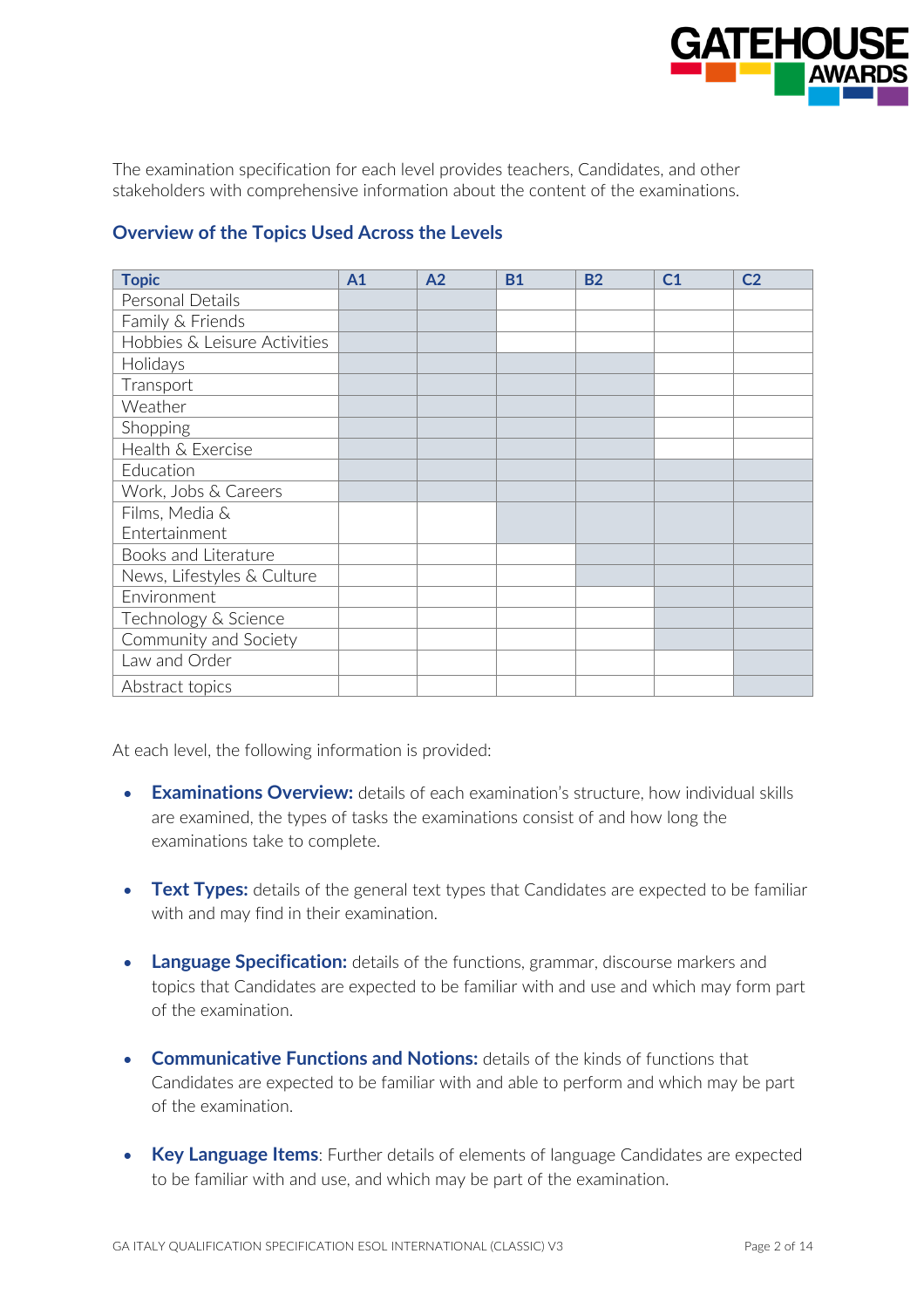

- **Candidate Skills, Knowledge and Understanding:** the criteria against which Candidates will be assessed.
- **Examination Specification:** the breakdown of each task within each individual examination.

Please note that as the units of the GA Entry Level Certificate in ESOL International (Speaking and Listening) (Classic) qualifications are included in the full ESOL International certificate, the details for the Speaking and Listening qualification have not been reproduced as separate sections below.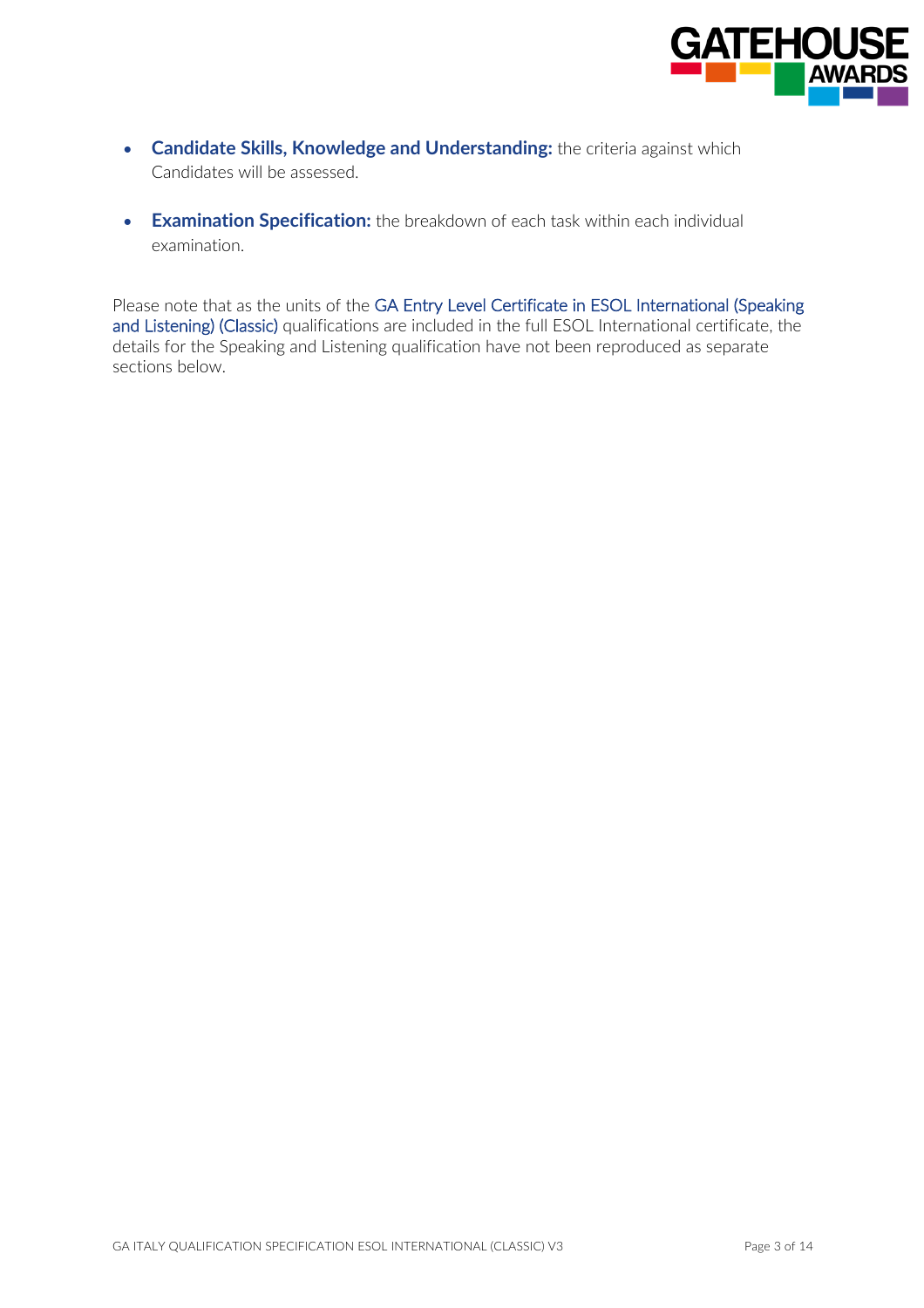

# **GA Level 1 Certificate in ESOL International (Classic B2)**

### **B2 Examinations Overview**

| Examination     | No. of<br><b>Tasks</b> | Task 1 Type                                                                               | Task 2 Type                                                                              | Task 3 Type                               | <b>Time Allowed</b>                     |
|-----------------|------------------------|-------------------------------------------------------------------------------------------|------------------------------------------------------------------------------------------|-------------------------------------------|-----------------------------------------|
| <b>Speaking</b> | 3                      | Communicating<br>personal<br>information                                                  | Prepared<br>presentation                                                                 | Discussion                                | Up to 20<br>minutes per 2<br>Candidates |
| Listening       | 3                      | 6 x multiple<br>choice<br>questions<br>(ABC)                                              | 8 x multiple<br>choice<br>questions<br>(ABC)                                             | 8 x matching<br>statements to<br>speakers | Approximately<br>25 minutes             |
| <b>Reading</b>  | 3                      | 6 x multiple<br>choice (ABCD<br>Gap Fill)                                                 | 8 x multiple<br>choice<br>(ABCD)                                                         | 8 x matching<br>statements to<br>texts    | 50 minutes                              |
| Writing         | $\overline{2}$         | Candidate<br>writes an email<br>or a letter on a<br>given topic<br>(minimum 150<br>words) | Candidate<br>chooses 1 of<br>2 options:<br>essay or<br>article<br>(minimum<br>150 words) | N/A                                       | 60 minutes                              |

The GA Level 1 Certificate in ESOL International (B2) consists of four examinations:

#### **B2 Text Types**

At Level 1, Candidates are expected to read and understand straightforward texts of varying length on a variety of topics accurately and independently, reading and obtaining information from different sources, in texts such as:

- Reports
- Instructional texts
- Explanatory texts
- Persuasive texts

At this level, Candidates are expected to be able to write a variety of texts composed for different purposes and different audiences, and reflect those in their choice of lexis, grammar and register. Candidates will be assessed on their ability to write the following text types:

- Letters and emails
- Articles
- Reports or records
- Instructions or explanations
- Complex forms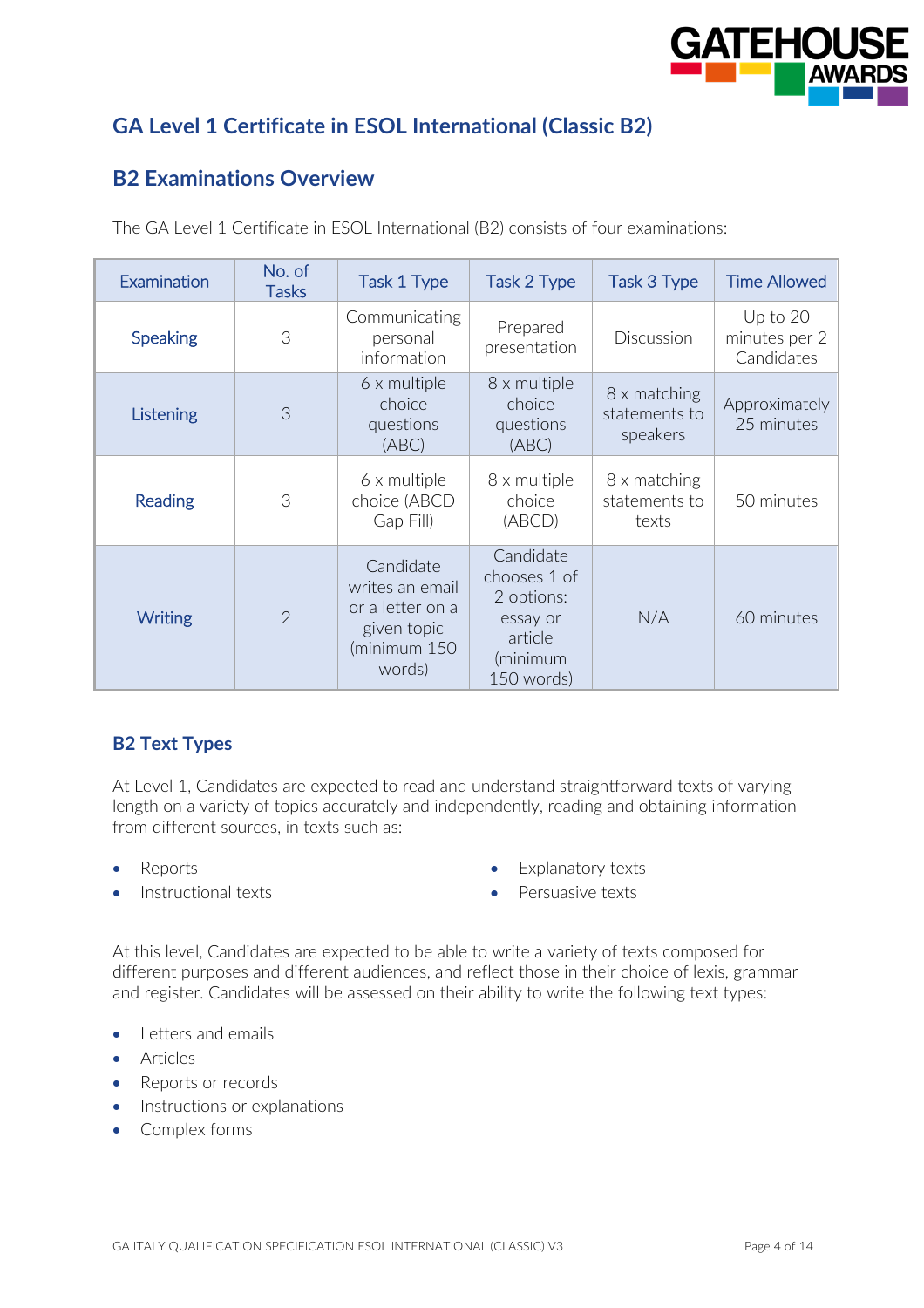

Candidates will also be expected to demonstrate their ability to plan, draft and proofread and revise their own writing.

# **B2 Language Specification**

| <b>Functions</b>                                                                                                                                                                                                                                                                                                                                                                                                                                                                                                                                                                                                                                                                                                                                                                      | Grammar                                                                                                                                                                                                                                                                                                                                                                                                                                                                                                                                                                                                                                                         | <b>Discourse markers</b>                                                                                                                                                                                                                                                     | <b>Topics</b>                                                                                                                                                                                                                                                                                                                                                                            |
|---------------------------------------------------------------------------------------------------------------------------------------------------------------------------------------------------------------------------------------------------------------------------------------------------------------------------------------------------------------------------------------------------------------------------------------------------------------------------------------------------------------------------------------------------------------------------------------------------------------------------------------------------------------------------------------------------------------------------------------------------------------------------------------|-----------------------------------------------------------------------------------------------------------------------------------------------------------------------------------------------------------------------------------------------------------------------------------------------------------------------------------------------------------------------------------------------------------------------------------------------------------------------------------------------------------------------------------------------------------------------------------------------------------------------------------------------------------------|------------------------------------------------------------------------------------------------------------------------------------------------------------------------------------------------------------------------------------------------------------------------------|------------------------------------------------------------------------------------------------------------------------------------------------------------------------------------------------------------------------------------------------------------------------------------------------------------------------------------------------------------------------------------------|
| Critiquing and reviewing<br>$\bullet$<br>Describing experiences<br>$\bullet$<br>Describing feelings and<br>$\bullet$<br>emotions<br>Describing hopes and plans<br>$\bullet$<br>Developing an argument<br>$\bullet$<br>Encouraging and inviting<br>$\bullet$<br>another speaker to continue,<br>come in<br>Expressing abstract ideas<br>$\bullet$<br>Expressing agreement and<br>$\bullet$<br>disagreement<br>Expressing opinions<br>$\bullet$<br>Expressing reaction, e.g.<br>$\bullet$<br>indifference<br>Interacting informally,<br>$\bullet$<br>reacting, expressing interest,<br>sympathy, surprise etc.<br>Opinion, justification<br>$\bullet$<br>Speculating<br>$\bullet$<br>Taking the initiative in<br>$\bullet$<br>interaction<br>Synthesizing, evaluating,<br>glossing info | Adjectives and adverbs<br>$\bullet$<br>Future continuous<br>$\bullet$<br>Future perfect<br>$\bullet$<br>Future perfect continuous<br>$\bullet$<br>Mixed conditionals<br>$\bullet$<br>Modals - can't have,<br>$\bullet$<br>needn't have<br>Modals of deduction and<br>$\bullet$<br>speculation<br>Narrative tenses<br>$\bullet$<br>Passives<br>$\bullet$<br>Past perfect<br>$\bullet$<br>Past perfect continuous<br>۰<br>Phrasal verbs, extended<br>$\bullet$<br>Relative clauses<br>$\bullet$<br>Reported speech<br>$\bullet$<br>Will and going to, for<br>$\bullet$<br>prediction<br>Wish<br>$\bullet$<br>Would expressing habits, in<br>$\bullet$<br>the past | Connecting<br>words<br>expressing<br>cause and<br>effect, contrast<br>etc.<br>Discourse<br>$\bullet$<br>markers to<br>structure<br>formal speech<br>Linkers:<br>although, in<br>spite of,<br>despite<br>Linkers:<br>$\bullet$<br>sequential -<br>past time -<br>Subsequently | The Arts, Books and<br>$\bullet$<br>literature<br>Education<br>$\bullet$<br>Entertainment and<br>media<br>Film<br>Health, medicine<br>and exercise<br>Language<br>$\bullet$<br>Lifestyles<br>News and current<br>affairs<br>Personal feelings,<br>opinions and<br>experiences<br>Social interaction<br>$\bullet$<br>Sport<br>Transport<br>۰<br>Travel and holidays<br>۰<br>Work and jobs |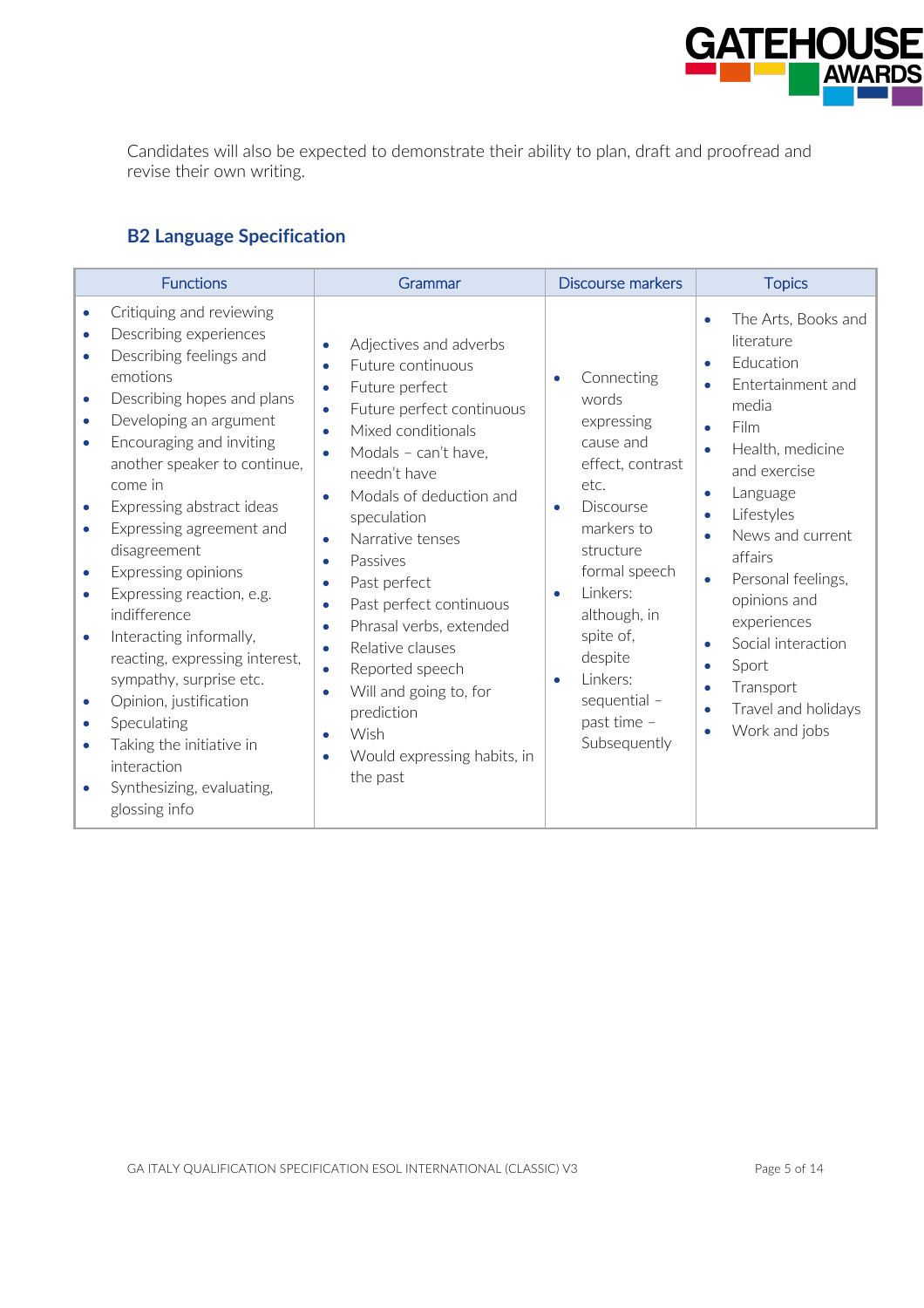

#### **B2 Communicative Functions & Notions**

- Give personal information
- Introduce others
- Ask for personal information
- Describe self/others
- Ask for descriptions of people
- Describe places and things
- Ask for descriptions of things, places
- Compare people, places, things
- Make comparative questions
- Narrate events in the past
- Ask about past events
- Give factual accounts define
- Ask for definitions
- Give factual accounts classify
- Give factual accounts describe a simple process
- Ask about processes
- Generalise
- Give examples
- Express obligation and reasons
- Express absence of obligation
- Report information
- Make requests in informal and formal situations ask for something
- Make requests in informal and formal situations ask someone to do something for you
- Make requests in informal and formal situations ask for permission
- Ask for confirmation
- Respond to request for confirmation
- Check back
- Give views and opinions
- Hypothesise
- Explain, and give reasons
- Show contrast, reason, purpose, consequence, result
- Express feeling, likes and dislikes, hopes
- Ask about people's feelings, opinions, interests, wishes, hopes
- Ask for advice and suggestions
- Make suggestions and give advice
- Make recommendations
- Respond to request for instructions
- Interrupt
- Praise and compliment
- Persuade
- Complain
- Warn
- Take leave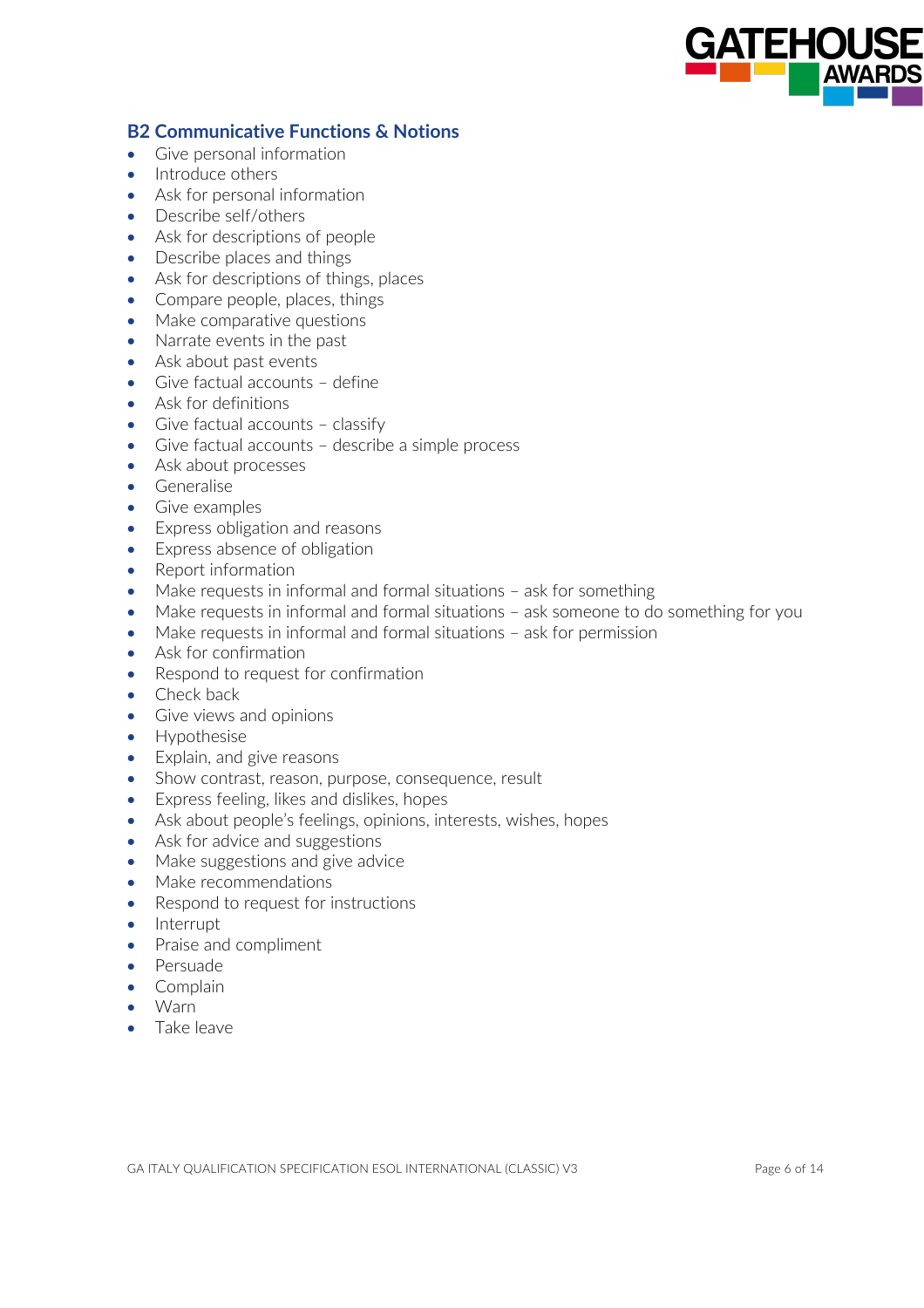

# **B2 Key Language Items**

| Simple, compound and complex<br>sentences, with more than one<br>subordinate clause           | Word order in sentences with more than one subordinate clause<br>$\bullet$<br>There had been<br>$\bullet$<br>A range of conjunctions to express contrast, reason, purpose,<br>۰<br>consequence, result, condition, concession<br>Conditional forms, using if and unless with past and use of would<br>$\bullet$<br>Non-defining relative clauses<br>$\bullet$<br>Defining relative clauses with where or whose<br>$\bullet$<br>Participial clauses to describe accompanying actions with -ing<br>$\bullet$<br>Clause as subject or object<br>Reported speech with a range of tenses, including use of would and<br>$\bullet$<br>had<br>A range of embedded questions using if and whether<br>۰<br>Reported questions with if and whether<br>$\bullet$<br>Use of had and would in reported questions<br>۰<br>Reported requests<br>$\bullet$<br>Statements with question tags using Level 1 tenses<br>۰<br>Reported instructions<br>$\bullet$ |
|-----------------------------------------------------------------------------------------------|---------------------------------------------------------------------------------------------------------------------------------------------------------------------------------------------------------------------------------------------------------------------------------------------------------------------------------------------------------------------------------------------------------------------------------------------------------------------------------------------------------------------------------------------------------------------------------------------------------------------------------------------------------------------------------------------------------------------------------------------------------------------------------------------------------------------------------------------------------------------------------------------------------------------------------------------|
| Noun phrase                                                                                   | More-complex noun phrases with pre- and post-modification<br>$\bullet$<br>Word order of determiners<br>Use of definite, indefinite and zero article with a wide range of nouns<br>$\bullet$<br>in a range of uses<br>Range of expressions to indicate possession<br>$\bullet$                                                                                                                                                                                                                                                                                                                                                                                                                                                                                                                                                                                                                                                               |
| Verb forms and time markers in<br>statements, interrogatives,<br>negatives<br>and short forms | Present perfect continuous<br>$\bullet$<br>Past perfect<br>$\bullet$<br>Present and past simple passive<br>$\bullet$<br>Use of would in conditional sentences<br>$\bullet$<br>Causative use of have and get<br>$\bullet$<br>Modals: ought to express obligation; negative of need and have to<br>۰<br>express absence of obligation; would to express hypotheses; use of<br>forms, e.g. Be able to refer to future; would like + object, + infinitive,<br>e.g. Would like you to<br>A range of phrasal verbs<br>$\bullet$                                                                                                                                                                                                                                                                                                                                                                                                                   |
| Adjectives                                                                                    | Comparisons, using fewer and less<br>$\bullet$<br>Collocation of adjective + preposition<br>$\bullet$                                                                                                                                                                                                                                                                                                                                                                                                                                                                                                                                                                                                                                                                                                                                                                                                                                       |
| Adverbs and prepositional<br>phrases                                                          | Prepositions to express concession<br>$\bullet$<br>Collocations of: verbs + prepositions; nouns + prepositions<br>۰<br>A range of adverbial phrases of time, manner, degree, extent, place,<br>$\bullet$<br>frequency, probability<br>Comparative and superlative forms of adverbs<br>$\bullet$<br>A wide range of intensifiers<br>$\bullet$                                                                                                                                                                                                                                                                                                                                                                                                                                                                                                                                                                                                |
| <b>Discourse</b>                                                                              | A range of discourse markers expressing: addition, cause and effect,<br>$\bullet$<br>contrast, sequence and time<br>Markers to structure spoken discourse<br>$\bullet$<br>Use of ellipsis in informal speech and writing<br>$\bullet$                                                                                                                                                                                                                                                                                                                                                                                                                                                                                                                                                                                                                                                                                                       |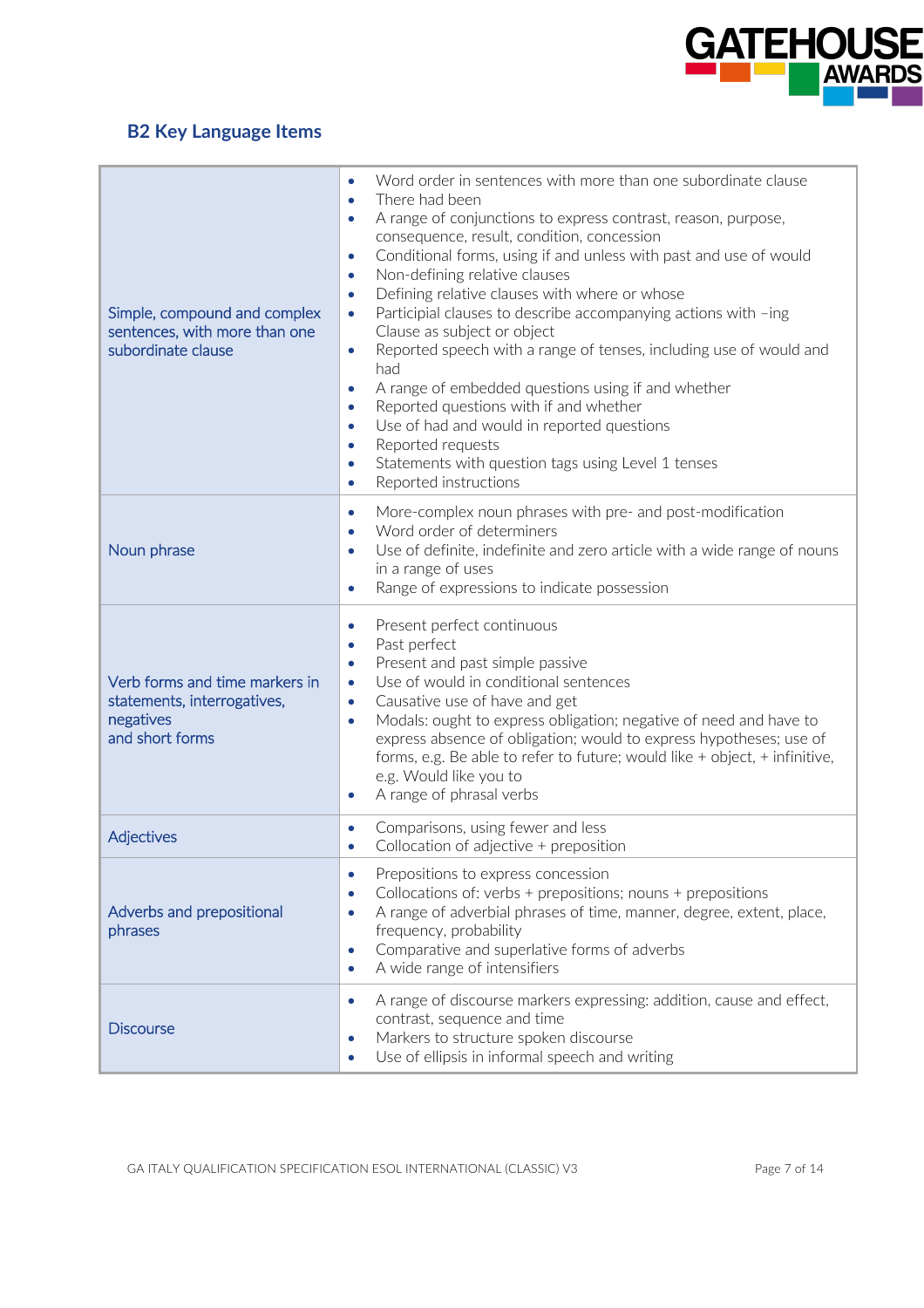

### **Examination Specification: B2**

#### **Overview of the B2 Speaking Examination**

The total guide time for the Speaking examination is 20 minutes, including an introduction read by the Interlocutor.

There are 3 tasks in total.

The Speaking examination takes place with two Candidates and the Interlocutor present.

Successful B2 Candidates will demonstrate the following competencies across the examination:

- Can interact with a degree of fluency and spontaneity on a number of familiar subjects
- Can take active part in a discussion, presenting and justifying their views
- Can present clear, detailed descriptions on a wide range of subjects
- Can explain a viewpoint
- Can give advantages and disadvantages of each option

Candidates' performance is assessed across two categories:

**1) Communicative Effectiveness** – in other words, how appropriately they responded to each task. The maximum number of marks that can be achieved in this category is 9 marks.

**2) Overall Linguistic Competency** – in other words, how well they used the language to respond to the tasks.

Within Overall Linguistic Competency, Candidates receive a global score (i.e. a score based on their performance across all three tasks). The maximum number of marks that can be achieved in this category is 12.

Overall Linguistic Competency is broken down into the following components:

- Vocabulary range and control
- Grammar range and control
- Phonological control and fluency
- Coherence and cohesion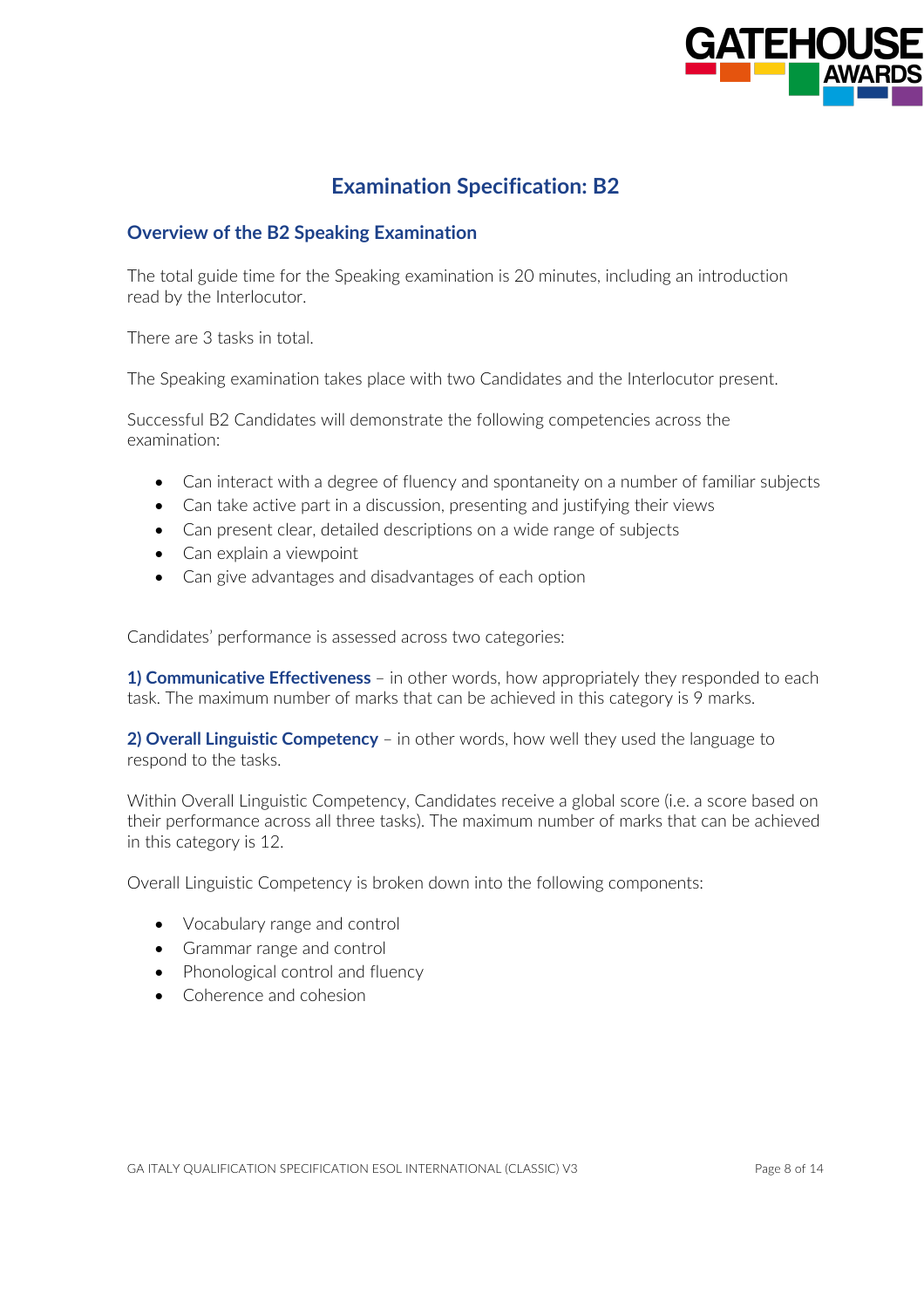

# **Content of the B2 Speaking Examination**

| B2 Speaking Examination (total time: up to 20 minutes) |                                                                                                                                                                                                                                                                                                                                                                                                                                                                                                                                                       |                                 |  |
|--------------------------------------------------------|-------------------------------------------------------------------------------------------------------------------------------------------------------------------------------------------------------------------------------------------------------------------------------------------------------------------------------------------------------------------------------------------------------------------------------------------------------------------------------------------------------------------------------------------------------|---------------------------------|--|
| <b>Task</b>                                            | Summary                                                                                                                                                                                                                                                                                                                                                                                                                                                                                                                                               | <b>Timings</b>                  |  |
| Task 1:<br>Conversation                                | The Candidates listen and talk to the Interlocutor to introduce<br>themselves and exchange personal information.<br>Example questions:<br>Do you enjoy meeting new people? (Why? /Why<br>not?<br>Tell me about your favourite television programme.<br>If you could have any job in the world, what would<br>$\bullet$<br>you like to do? (Why?)                                                                                                                                                                                                      | 6 minutes for two<br>Candidates |  |
| Task 2:<br>Prepared<br>presentation                    | The Presentation topics are published in advance to allow<br>Candidates to prepare for this task.<br>In turn, each Candidate delivers their prepared presentation.<br>They are expected to speak for up to 1.5 minutes. Candidates<br>ask questions about each other's presentation and respond to<br>questions from the Interlocutor.<br>Example presentation topics:<br>To learn English, it is better to live in an English<br>speaking country.<br>People's lifestyles used to be healthier in the past.<br>Fashion is an important part of life. | 6 minutes for two<br>Candidates |  |
| Task 3:<br><b>Discussion</b>                           | The Candidates participate in a discussion on a topic<br>introduced by the Interlocutor. A scenario is given and<br>Candidates discuss various options, ideas and opinions.<br>Visual prompts are provided.<br>Example discussion topic:<br>Our friend is planning to buy a new house. She works<br>in a city, but would like to live in the countryside.<br>Discuss whether she should move to the countryside<br>or stay in the city, and which you would recommend<br>and why.                                                                     | 6 minutes for two<br>Candidates |  |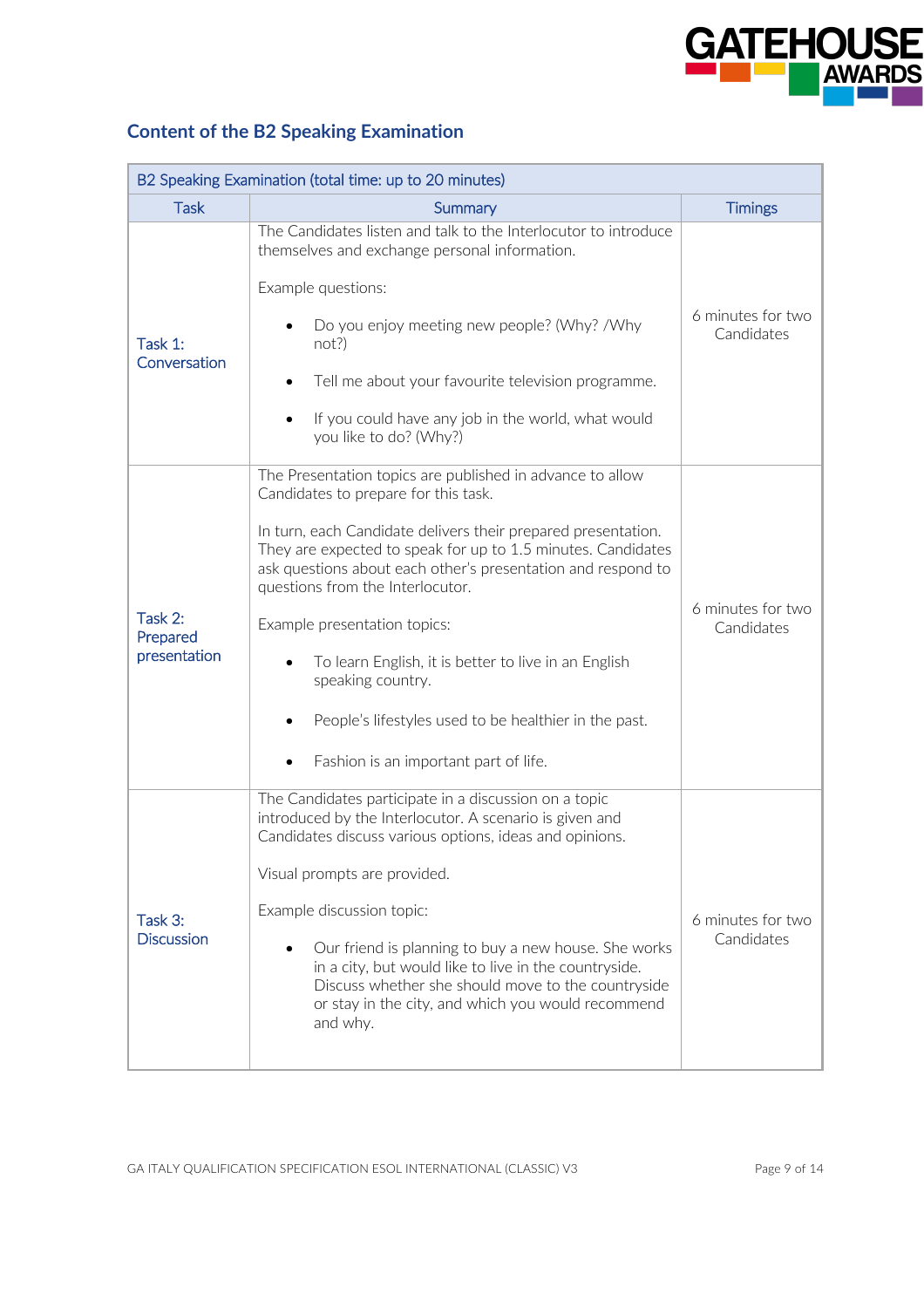

### **Overview of the B2 Listening Examination**

The approximate time for the Listening examination is 25 minutes. There are 3 tasks in total.

The Listening examination is completed under the supervision of an Invigilator, under controlled examination conditions. The Examination may be conducted with one or multiple Candidates at the same time.

Successful B2 Candidates will demonstrate the following competencies across the examination:

- Can understand standard spoken language on both familiar and unfamiliar topics
- Can follow the essentials of lectures, talks and reports
- Can understand animated conversation between native speakers
- Can understand the main ideas of propositionally and linguistically complex speech on both abstract and concrete topics
- Can follow complex lines of argument, provided the topic is reasonably familiar
- Can understand speech delivered in a standard dialect and at normal speed

Candidates' performance in this examination is assessed based on the number of correct answers they chose in each task. All of the questions across the assessment tasks are equally weighted.

| B2 Listening Examination (total time: approximately 25 minutes) |                                                                                                                                                                                                                          |                 |  |
|-----------------------------------------------------------------|--------------------------------------------------------------------------------------------------------------------------------------------------------------------------------------------------------------------------|-----------------|--|
| Task                                                            | Summary                                                                                                                                                                                                                  | Marks Available |  |
| Task 1: Listen to a<br>conversation                             | The Candidates listen to a conversation<br>between two speakers and answer 6 multiple<br>choice ABC questions about the content of the<br>conversation. The Candidates hear the<br>recording twice.                      | 6               |  |
| Task 2: Listen to a<br>monologue                                | The Candidates listen to a monologue (e.g.<br>news, talk, presentation or instructions) and<br>answer 8 multiple choice ABC questions about<br>the content of the recording. The Candidates<br>hear the recording twice. | 8               |  |
| Task 3: Listen to 3 different<br>speakers                       | The Candidates listen to three speakers<br>presenting their opinions on the same subject.<br>The Candidates match 8 statements to the<br>correct speaker. The Candidates hear the<br>recording twice.                    | 8               |  |
| Total Marks Available in the Listening Examination: 22          |                                                                                                                                                                                                                          |                 |  |

### **Content of the B2 Listening Examination**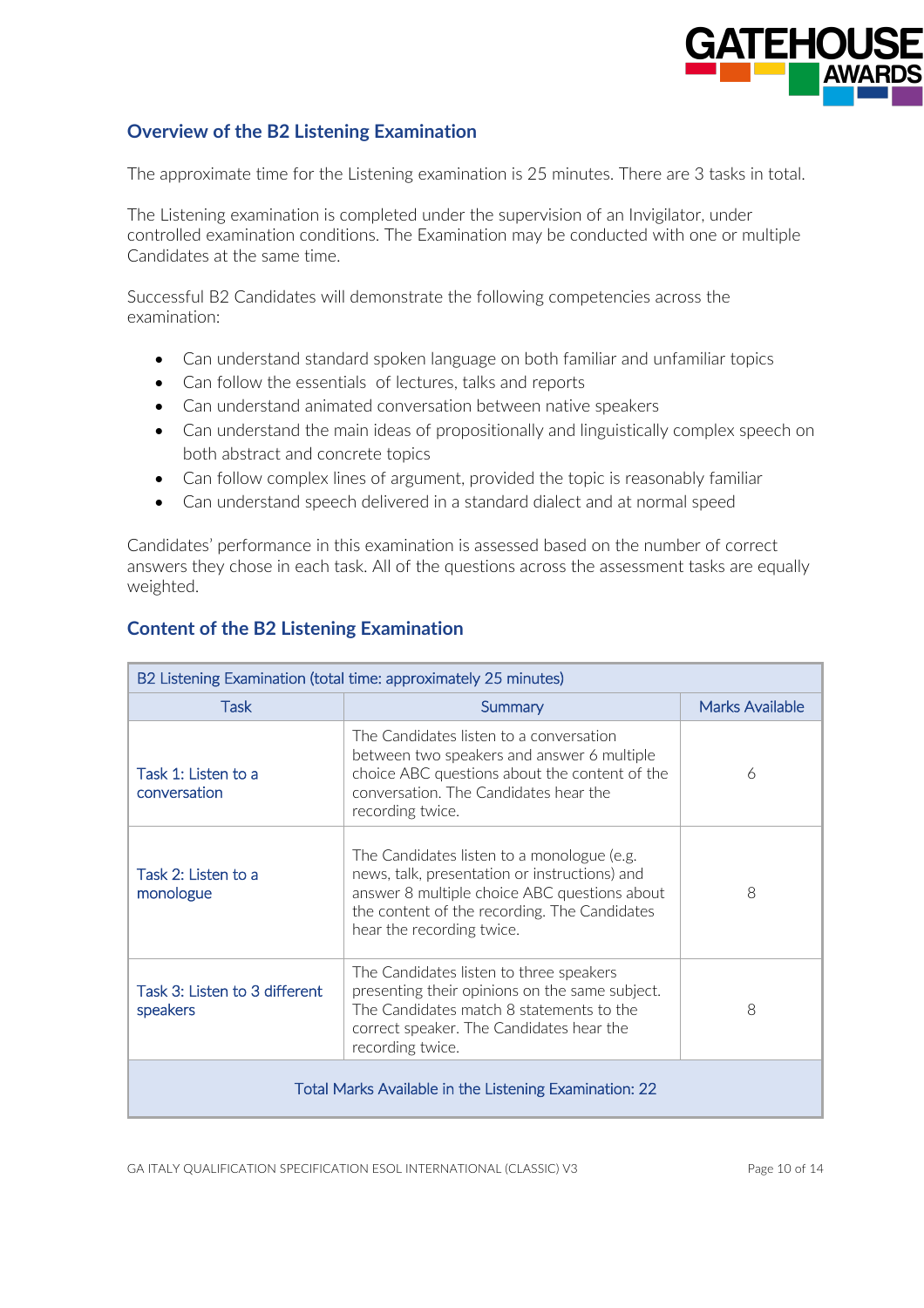

### **Overview of the B2 Reading Examination**

The total time allowed for the Reading examination is 50 minutes. There are 3 tasks in total.

The Reading examination is completed under the supervision of an Invigilator, under controlled examination conditions. The Examination may be conducted with one or multiple Candidates at the same time.

Successful B2 Candidates will demonstrate the following competencies across the examination:

- Can read correspondence relating to his/her field of interest and readily grasp the essential meaning
- Can scan longer texts in order to find the required information, or gather information from different parts of the text
- Can gather information from different texts to fulfil a specific task
- Can read for information, ideas and opinions from highly specialised sources across their field
- Can understand specialised articles outside of their field
- Can understand lengthy, complex instructions

Candidates' performance in this examination is assessed based on the number of correct answers they chose in each task. All of the questions across the assessment tasks are equally weighted.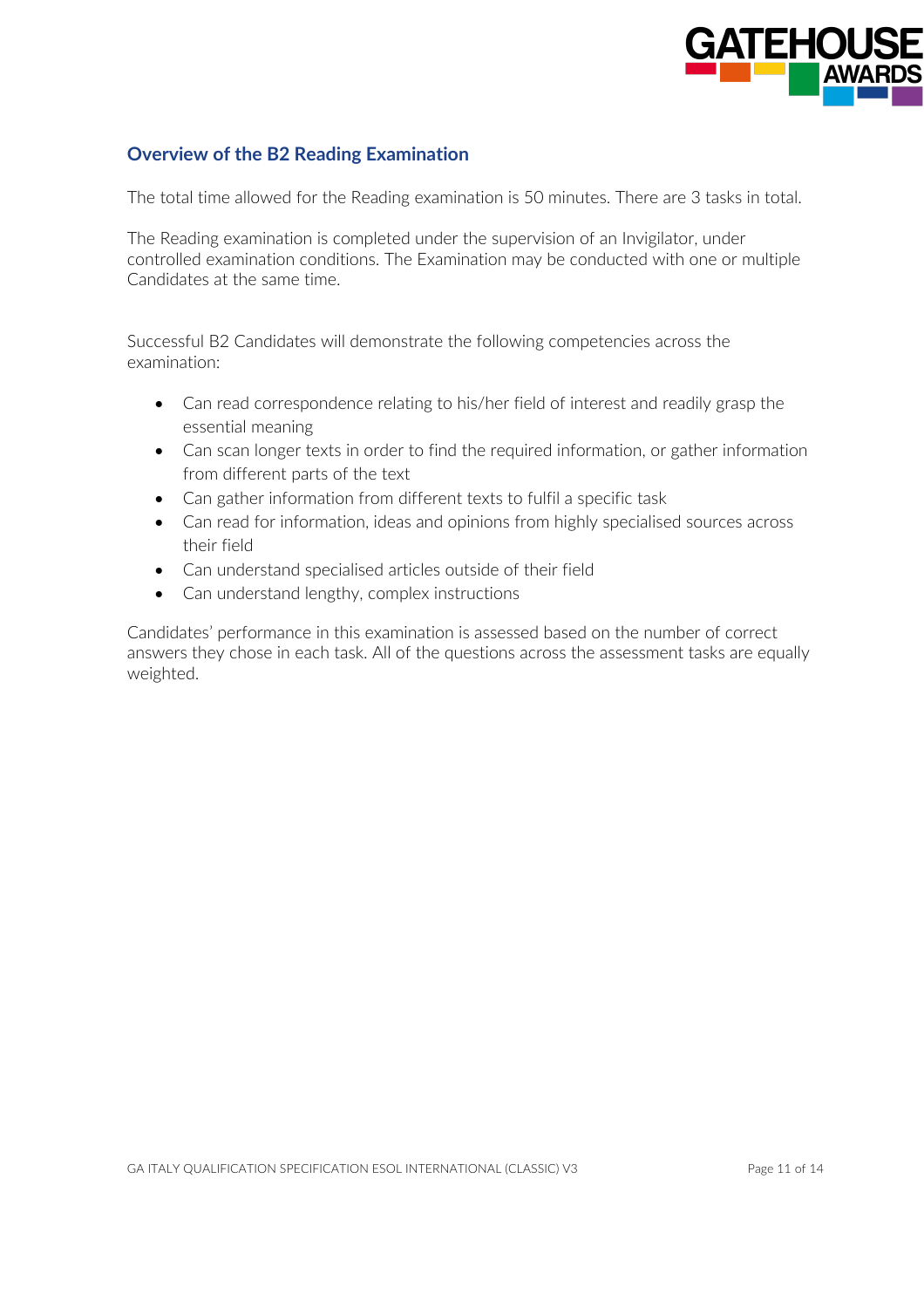

# **Content of the B2 Reading Examination**

| B2 Reading Examination (time allowed: 50 minutes)    |                                                                                                                                                             |                 |  |
|------------------------------------------------------|-------------------------------------------------------------------------------------------------------------------------------------------------------------|-----------------|--|
| <b>Task</b>                                          | Summary                                                                                                                                                     | Marks Available |  |
| Task 1: Gap fill                                     | The Candidates read a continuous text which<br>contains 6 gaps, and choose the most suitable<br>word to complete the text from a choice of<br>four options. | 6               |  |
| Task 2: Long text                                    | The Candidates read a continuous text, and<br>answer 8 multiple choice ABCD questions<br>based on the content of the text.                                  | 8               |  |
| Task 3: Three short texts                            | The Candidates read three separate texts on<br>the same topic and match 8 statements or<br>questions to the most appropriate text.                          | 8               |  |
| Total Marks Available in the Reading Examination: 22 |                                                                                                                                                             |                 |  |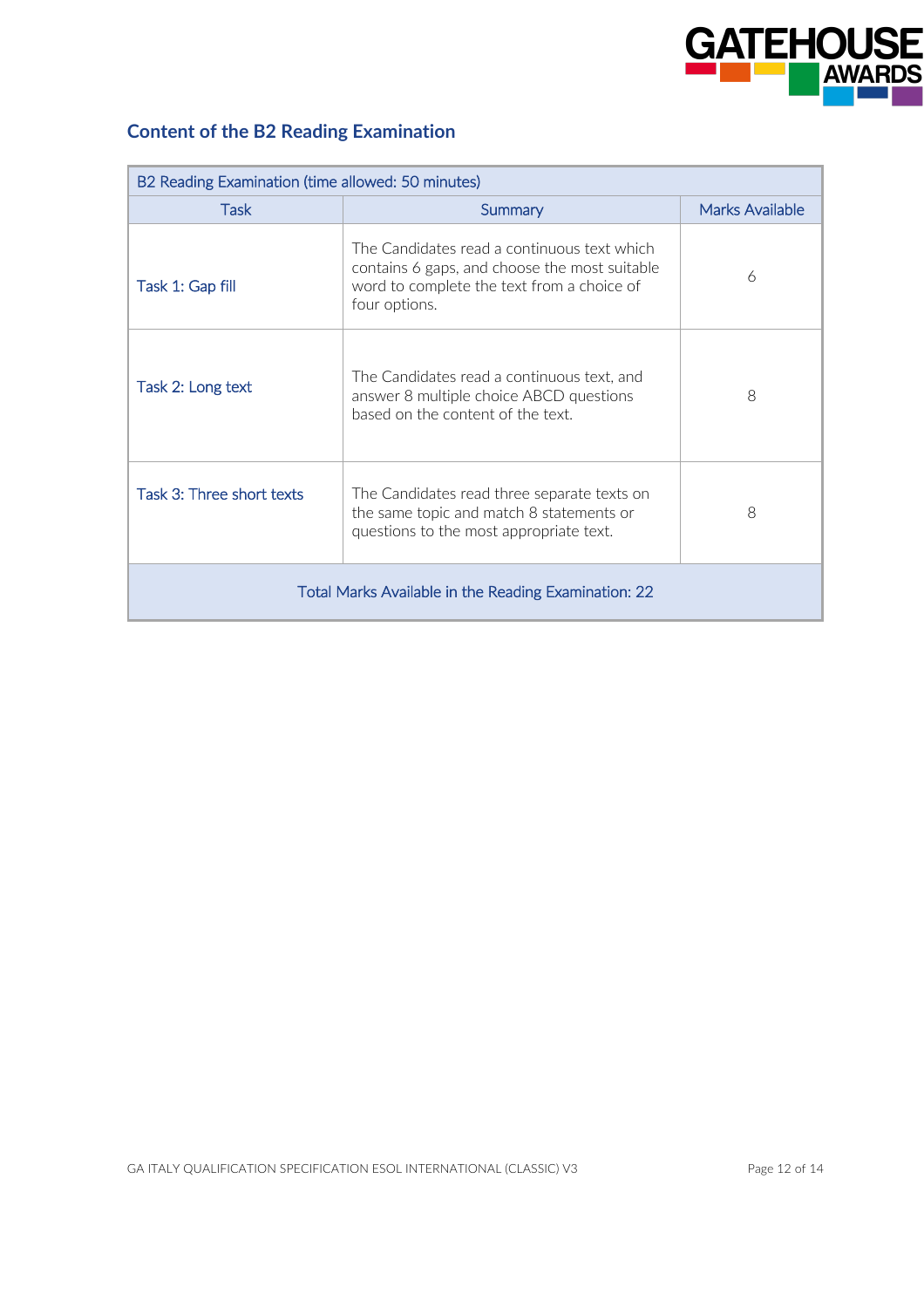

### **Overview of the B2 Writing Examination**

The total time allowed for the Writing examination is 60 minutes. There are 2 tasks in total.

The Writing examination is completed under the supervision of an Invigilator, under controlled examination conditions. The Examination may be conducted with one or multiple Candidates at the same time.

Successful B2 Candidates will demonstrate the following competencies across the examination:

- Can write letters conveying degrees of emotion and highlighting the personal significance
- Can comment on the correspondent's news and views
- Can write clear, detailed descriptions of real or imaginary events
- Can mark the relationship between the ideas in clear, connected text
- Can write an essay that develops an argument systematically
- Can appropriately highlight relevant points
- Can include relevant supporting details
- Can evaluate different ideas or solutions

Candidates' performance is assessed across two categories:

**1) Task Achievement** – in other words, how appropriately they responded to each task. The maximum number of marks that can be achieved in this category is 27 marks.

**2) Overall Linguistic Competency** – in other words, how well they used the language to respond to the tasks.

Within Overall Linguistic Competency, Candidates receive a global score (i.e. a score based on their performance across both writing tasks). The maximum number of marks that can be achieved in this category is 28.

Overall Linguistic Competency is broken down into the following categories:

- Vocabulary range
- Vocabulary control
- Grammar range
- Grammar control
- Spelling, punctuation and legibility
- Propositional precision
- Coherence and cohesion